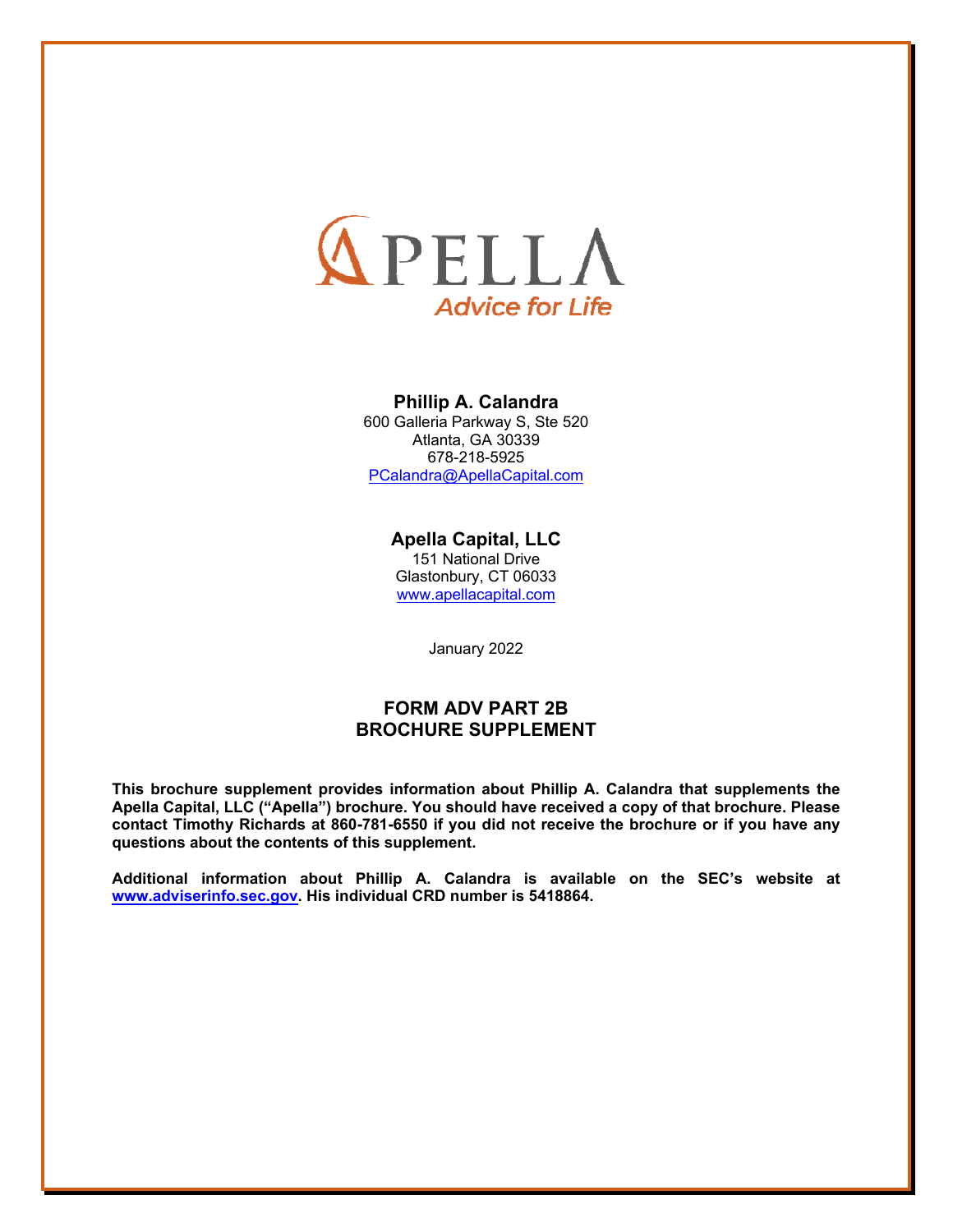Phillip A. Calandra Calandra Calandra CRD No: 5418864 Service CRD No: 5418864 Service CRD No: 5418864 Form ADV Part 2B Apella IARD No: 171106 Brochure Supplement 01/2022

# **Table of Contents**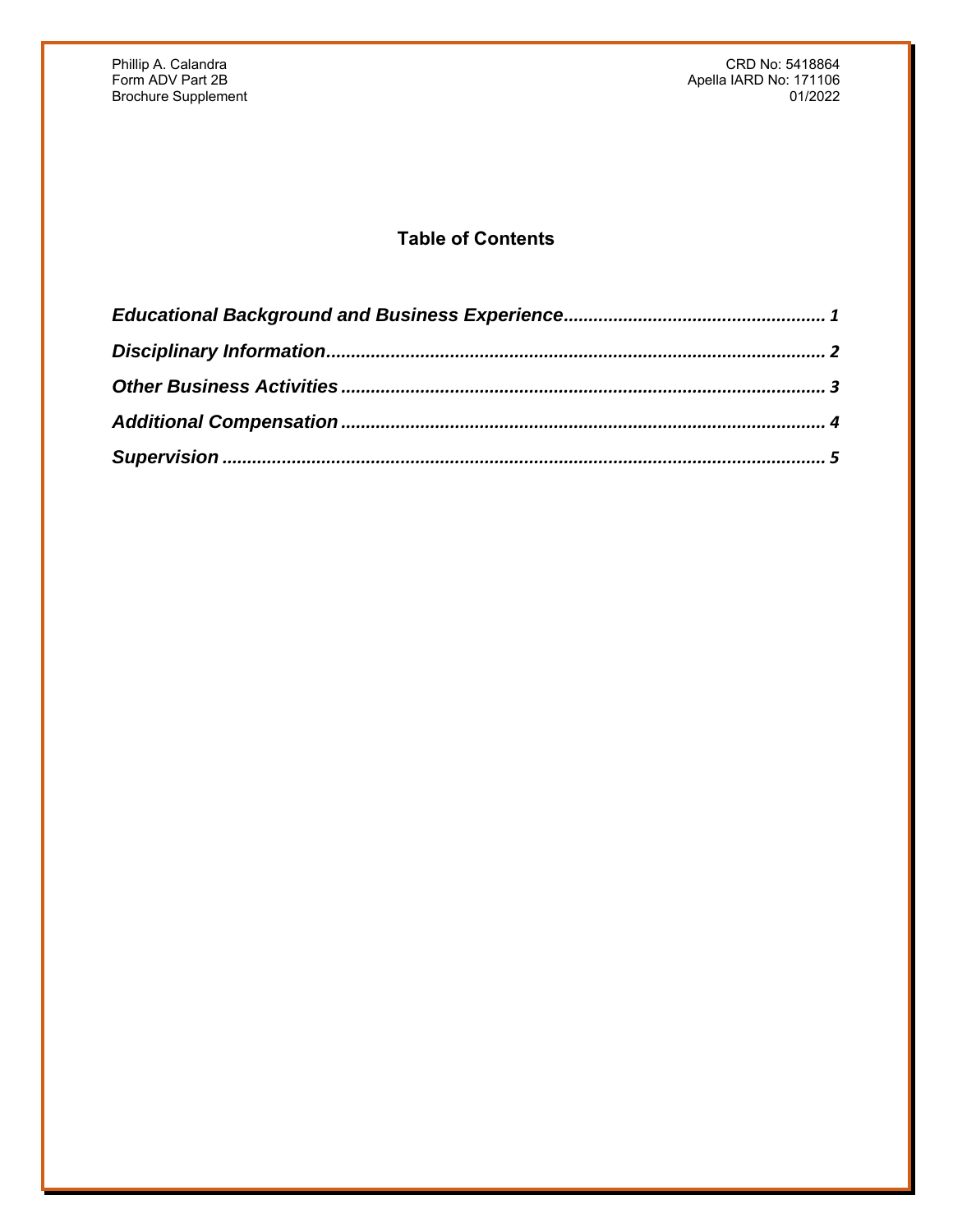## *Educational Background and Business Experience*

Form ADV Part 2B, Item 2 **Phillip A. Calandra**  *Year of Birth:* 1969 *Formal Education after High School:*  George Southern University; Bachelor of Business Administration, Marketing/Finance *Business Background for the Previous Five Years:*  Mr. Calandra is registered as a Senior Financial Adviser Representative with Apella. Mr. Calandra started with Apella in April of 2021 as a Senior Financial Adviser Representative and Partner. Prior to joining Apella, Mr. Calandra worked at the following financial institutions: o Calandra Wealth Management, LLC; Managing Member/CCO o Calandra Financial Group, LLC; Founder/CEO o Retirement Wealth Advisors, Inc.; Investment Advisor Representative o Global Financial Private Capital; Investment Advisor Representative o Pinnacle Financial Services, Inc.; President/Insurance Agent o PlanMember Securities Corporation; Registered Representative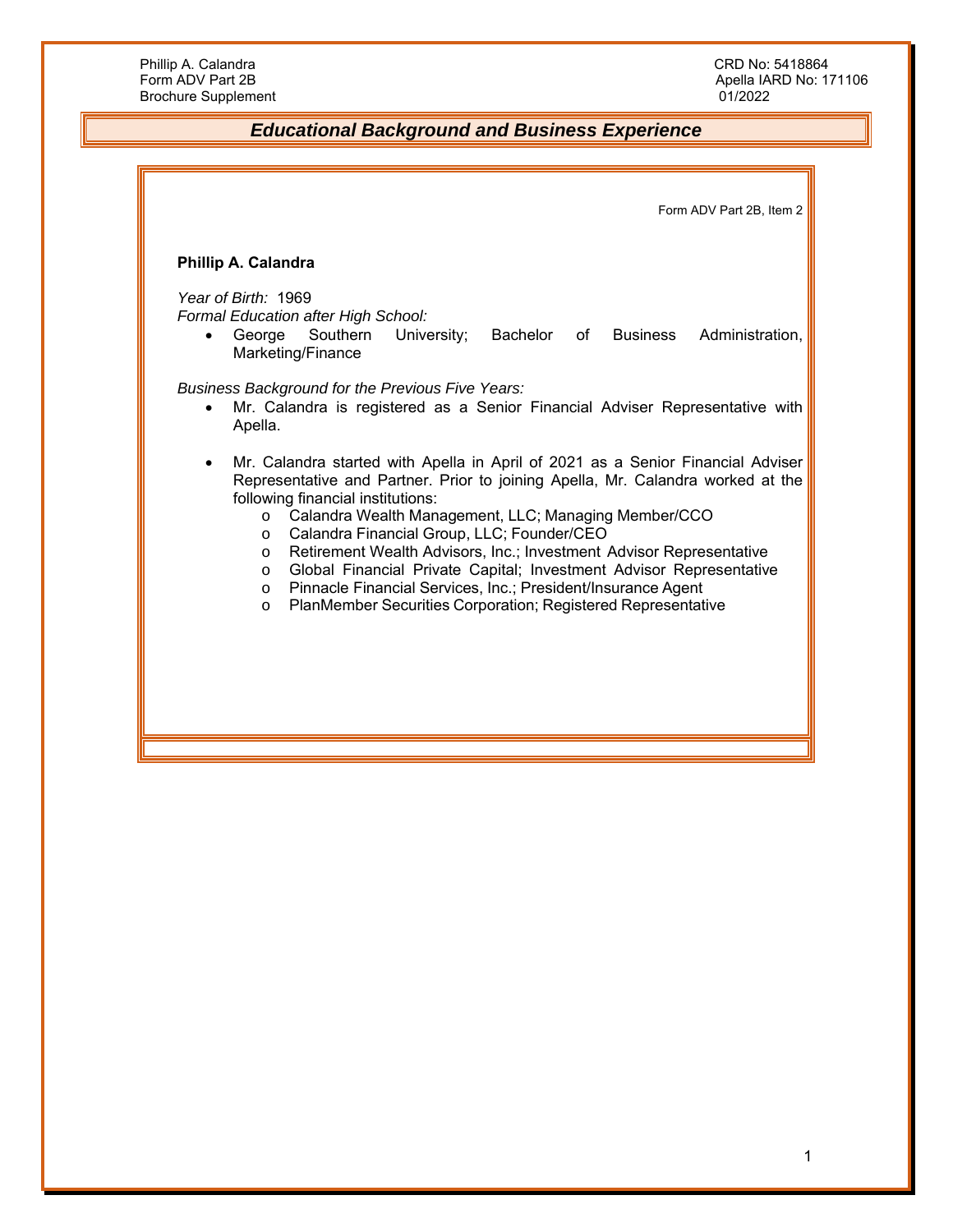# *Disciplinary Information*

#### Form ADV Part 2B, Item 3

Apella is required to disclose all material facts regarding any legal or disciplinary events that would be material to your evaluation of each supervised person providing investment advice.

#### **Phillip A. Calandra**

No information is applicable to this item for Mr. Calandra.

- A. Mr. Calandra has never been subject to a criminal or civil action in a domestic, foreign or military court of competent jurisdiction in which the supervised person
	- 1. was convicted of, or plead guilty or nolo contendere ("no contest") to (a) any felony; (b) a misdemeanor that involved investments or an investment-related business, fraud, false statements or omissions, wrongful taking of property, bribery, perjury, forgery, counterfeiting, or extortion; or (c) a conspiracy to commit any of these offenses;
	- 2. is the named subject of a pending criminal proceeding that involves an investment-related business, fraud, false statements or omissions, wrongful taking of property, bribery, perjury, forgery, counterfeiting, extortion, or a conspiracy to commit any of these offenses;
	- 3. was found to have been involved in a violation of an investment-related statute or regulation; or
	- 4. was the subject of any order, judgment, or decree permanently or temporarily enjoining, or otherwise limiting, the supervised person from engaging in any investment-related activity, or from violating any investment-related statute, rule, or order.
- B. Mr. Calandra has never been subject to an administrative proceeding before the SEC, any other federal regulatory agency, any state regulatory agency, or any foreign financial regulatory authority in which the supervised person
	- 1. was found to have caused an investment-related business to lose its authorization to do business; or
	- 2. was found to have been involved in a violation of an investment-related statute or regulation and was the subject of an order by the agency or authority
		- a) denying, suspending, or revoking the authorization of the supervised person to act in an investment-related business;
		- b) barring or suspending the supervised person's association with an investment-related business;
		- c) otherwise significantly limiting the supervised person's investment-related activities; or
		- d) imposing a civil money penalty of more than \$2,500 on the supervised person.
- C. Mr. Calandra has never been subject to a self-regulatory organization (SRO) proceeding in which the supervised person
	- 1. was found to have caused an investment-related business to lose its authorization to do business; or
	- 2. was found to have been involved in a violation of the SRO's rules and was: (i) barred or suspended from membership or from association with other members, or was expelled from membership; (ii) otherwise significantly limited from investment-related activities; or (iii) fined more than \$2,500.
- D. Mr. Calandra has never been subject to any other proceeding in which a professional attainment, designation, or license of the supervised person was revoked or suspended because of a violation of rules relating to professional conduct.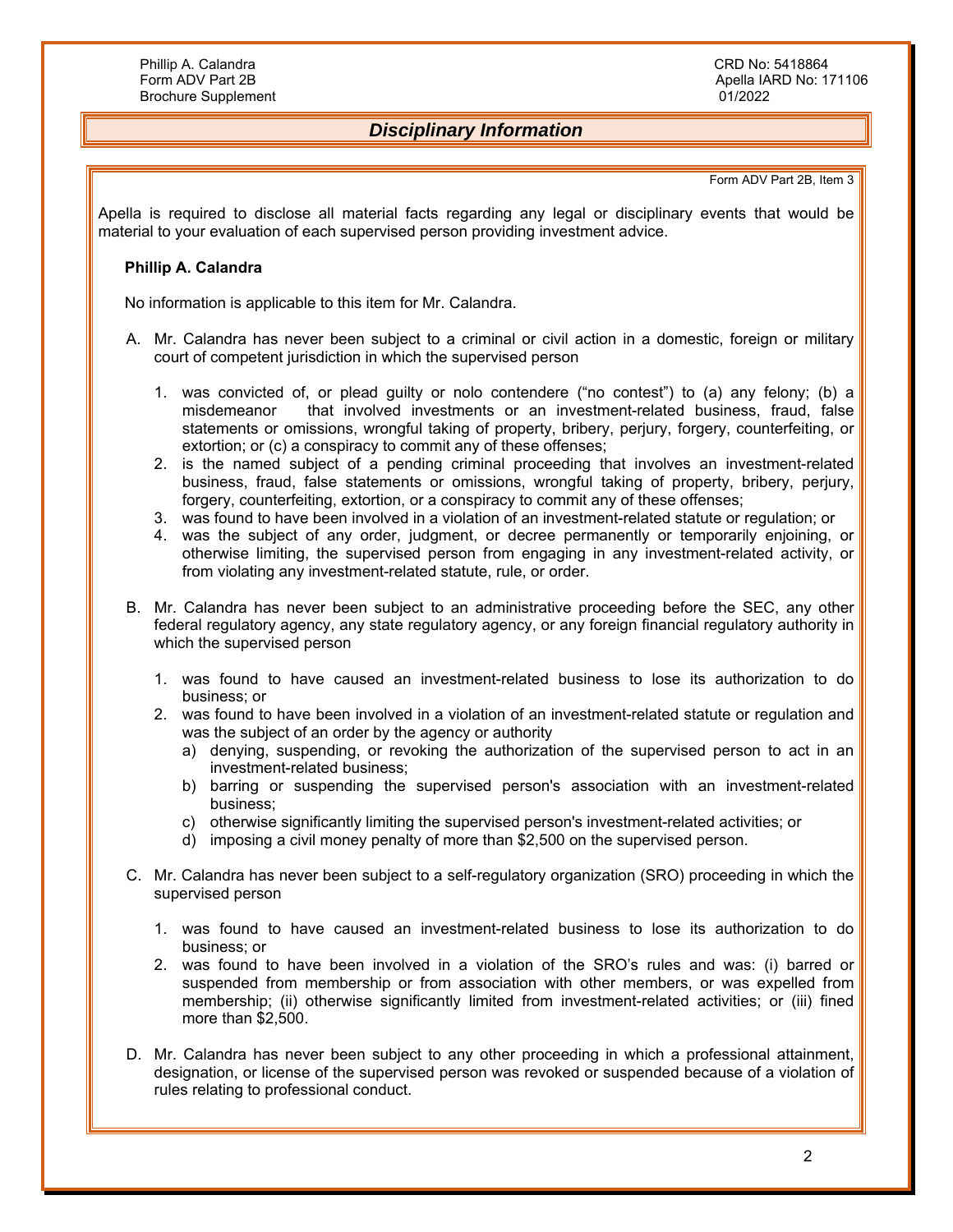Apella IARD No: 171106<br>01/2022

## *Other Business Activities*

Form ADV Part 2B, Item 4

### **Phillip A. Calandra**

 Mr. Calandra is a licensed insurance agent. He receives commissions from insurance companies on the products he sells. From time to time, he will offer clients advice or products from those activities. Mr. Calandra's time is spent as needed on these business practices.

These practices represent conflicts of interest because it gives Mr. Calandra an incentive to recommend products based on the commission received. This conflict is mitigated by disclosures, procedures, and the firm's fiduciary obligation to act in the best interest of the client and clients are not required to purchase any products or services. Clients have the option to purchase these products or services through another insurance agent of their choosing.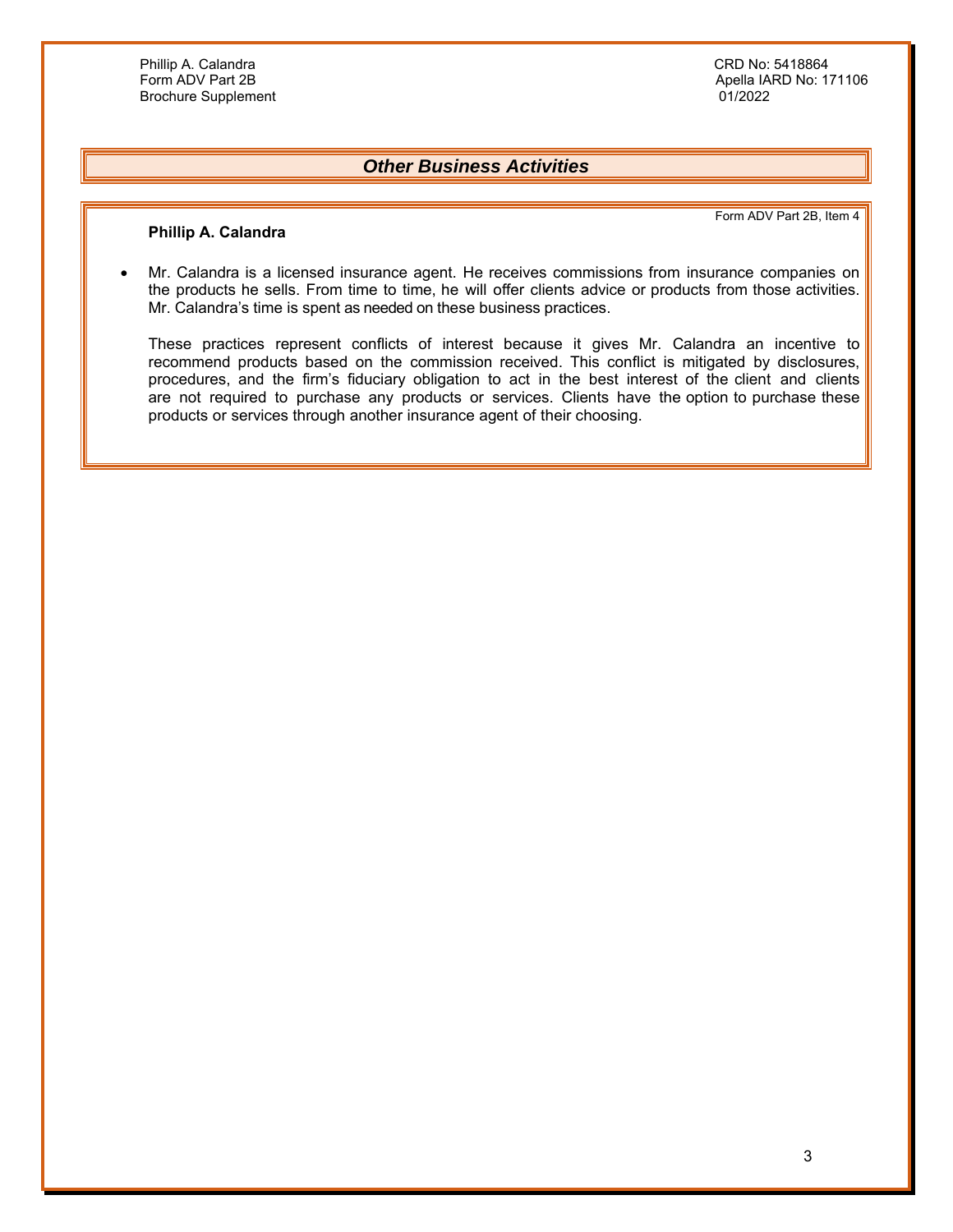Phillip A. Calandra Calandra CRD No: 5418864<br>
Form ADV Part 2B<br>
CRD No: 17 Brochure Supplement

Apella IARD No: 171106<br>01/2022

# *Additional Compensation*

Form ADV Part 2B, Item 5

- Mr. Calandra does not receive any additional compensation such as, but not limited to, sales awards, other prizes and from any other source outside of Apella.
- Mr. Calandra receives commissions from insurance companies on the products he sells, but does not receive any performance-based fees.